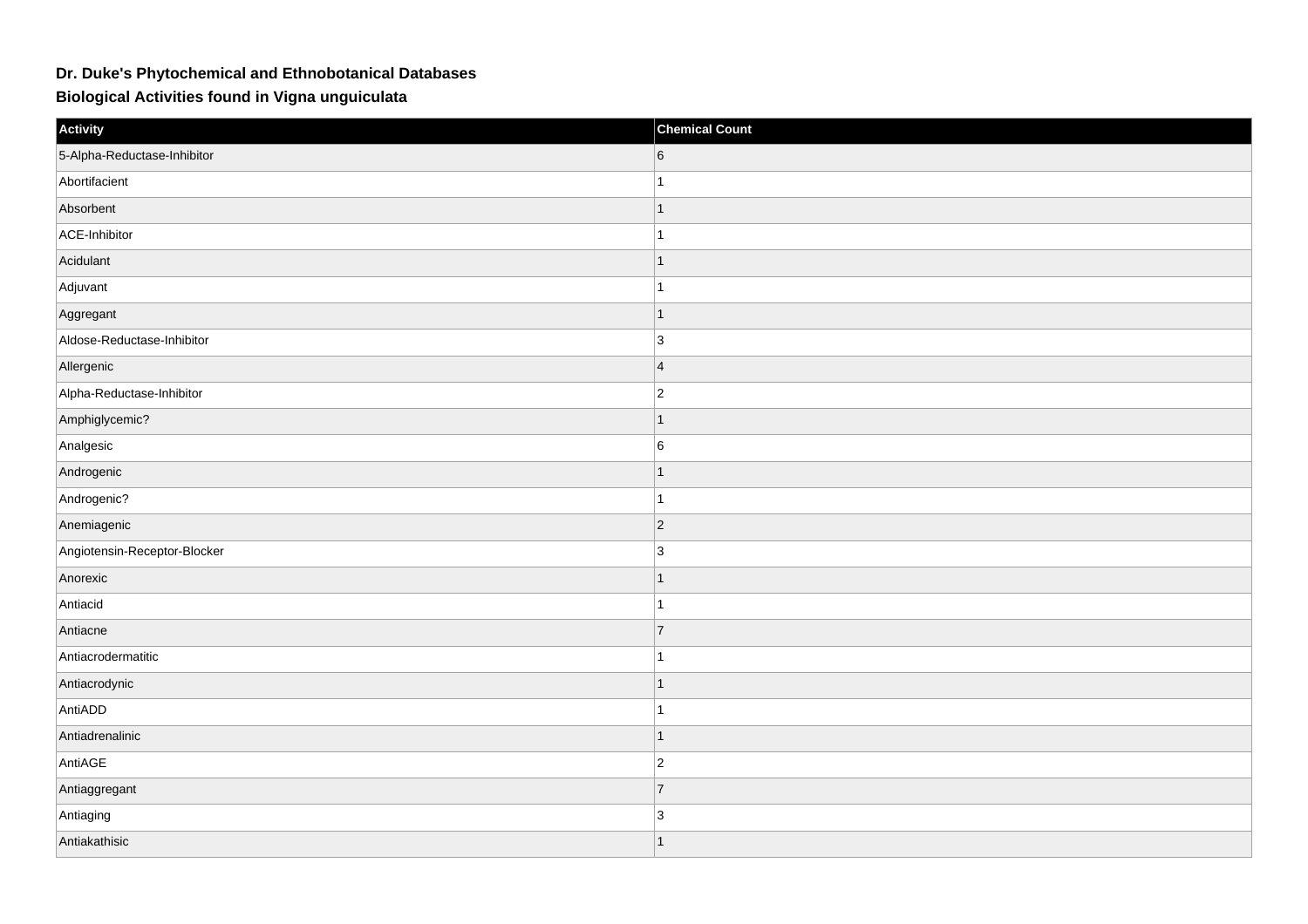| Activity             | <b>Chemical Count</b> |
|----------------------|-----------------------|
| Antialcoholic        | 5                     |
| Antialdosteronic     | $\mathbf 1$           |
| Antialkali?          | 1                     |
| Antialkalotic        | $\vert$ 1             |
| Antiallergic         | $\overline{4}$        |
| Antialopecic         | $\overline{4}$        |
| Antialzheimeran      | $\overline{5}$        |
| Antiamblyopic        | $\mathbf 1$           |
| Antianaphylactic     | 1                     |
| Antiandrogenic       | $ 3\rangle$           |
| Antianemic           | 5                     |
| Antianginal          | $ 2\rangle$           |
| Antiangiogenic       | $\overline{3}$        |
| Antianorectic        | $\overline{2}$        |
| Antianorexic         |                       |
| Antianxiety          | $ 3\rangle$           |
| Antiarabiflavinotic  | 1                     |
| Antiarrhythmic       | $\overline{4}$        |
| Antiarteriosclerotic | $\overline{2}$        |
| Antiarthritic        | 10                    |
| Antiasthmatic        | $\overline{4}$        |
| Antiatherosclerotic  | 7                     |
| Antibackache         | 1                     |
| Antibacterial        | $\overline{7}$        |
| Antiberiberi         | $\overline{1}$        |
| AntiBPH              | $\vert$ 1             |
| Anticancer           | 3                     |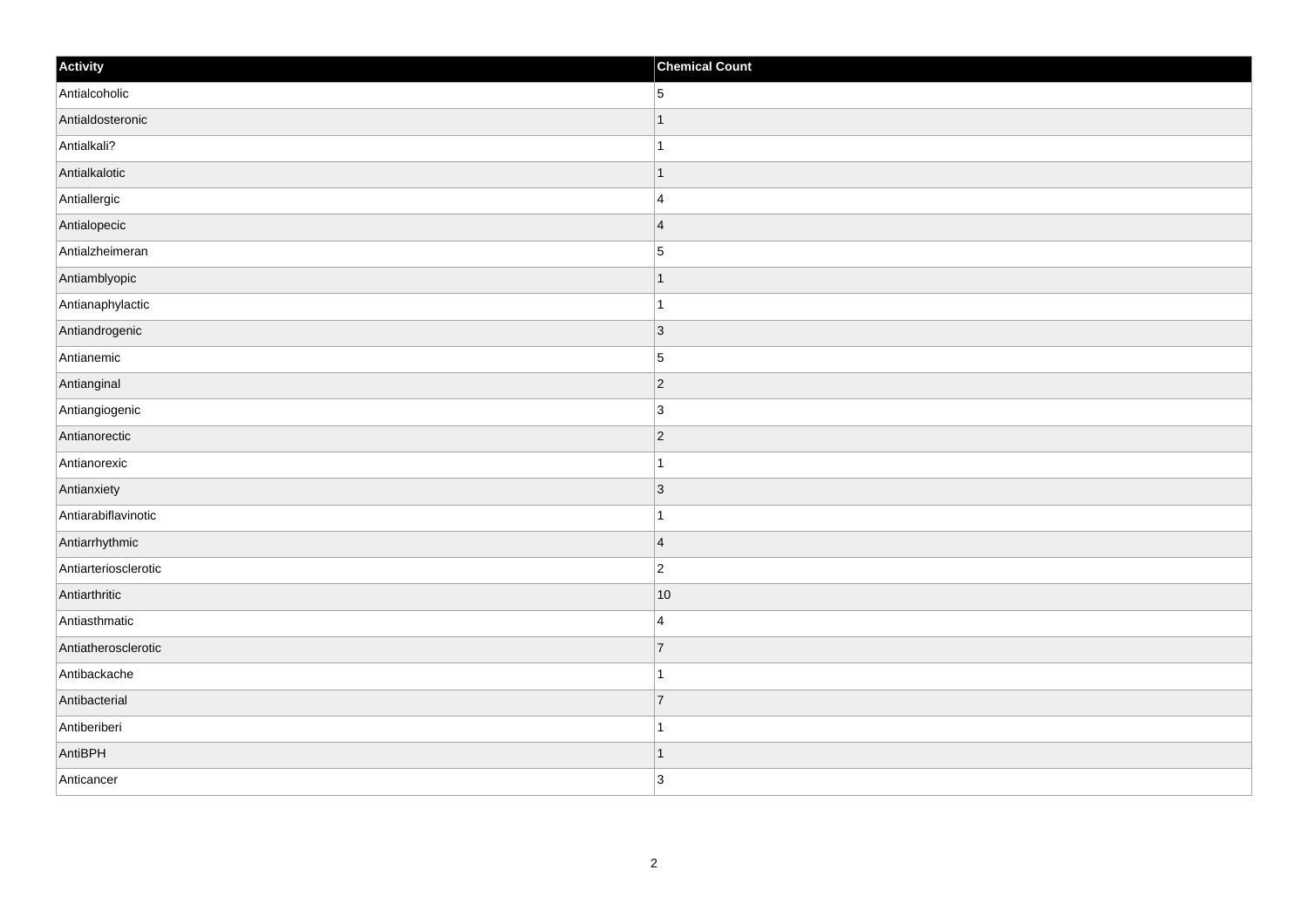| Activity                | <b>Chemical Count</b> |
|-------------------------|-----------------------|
| Anticancer (Breast)     | $\vert$ 1             |
| Anticancer (Esophagus)? | $\mathbf{1}$          |
| Anticanker              | 3                     |
| Anticarcinomic          | $\mathbf{1}$          |
| Anticarcinomic (Breast) | $\mathbf{1}$          |
| Anticardiospasmic       | $\mathbf{1}$          |
| Anticarpal-Tunnel       | $\vert$ 1             |
| Anticataract            | $\overline{7}$        |
| Anticephalagic          | 4                     |
| Anticervicaldysplasic   | $\overline{5}$        |
| AntiCFS                 | $\vert$ 3             |
| Anticheilitic           | 4                     |
| Antichilblain           | $\vert$ 1             |
| Antichoreic             | $\vert$ 1             |
| Anticirrhotic           | $ 2\rangle$           |
| Anticirrhotic?          | $\mathbf{1}$          |
| Anticlaudificant?       | $\vert$ 1             |
| Anticlimacteric         | 5                     |
| Anticoeliac             | $\vert$ 1             |
| Anticold                | $ 2\rangle$           |
| Anticolitic             | $ 2\rangle$           |
| Anticonvulsant          | $\vert$ 2             |
| Anticorneotic           | $\mathbf{1}$          |
| Anticoronary            | $6\overline{6}$       |
| AntiCrohn's             | $ 2\rangle$           |
| AntiCTS                 | $\mathbf{1}$          |
| Anticystinuric          | $\vert$ 1             |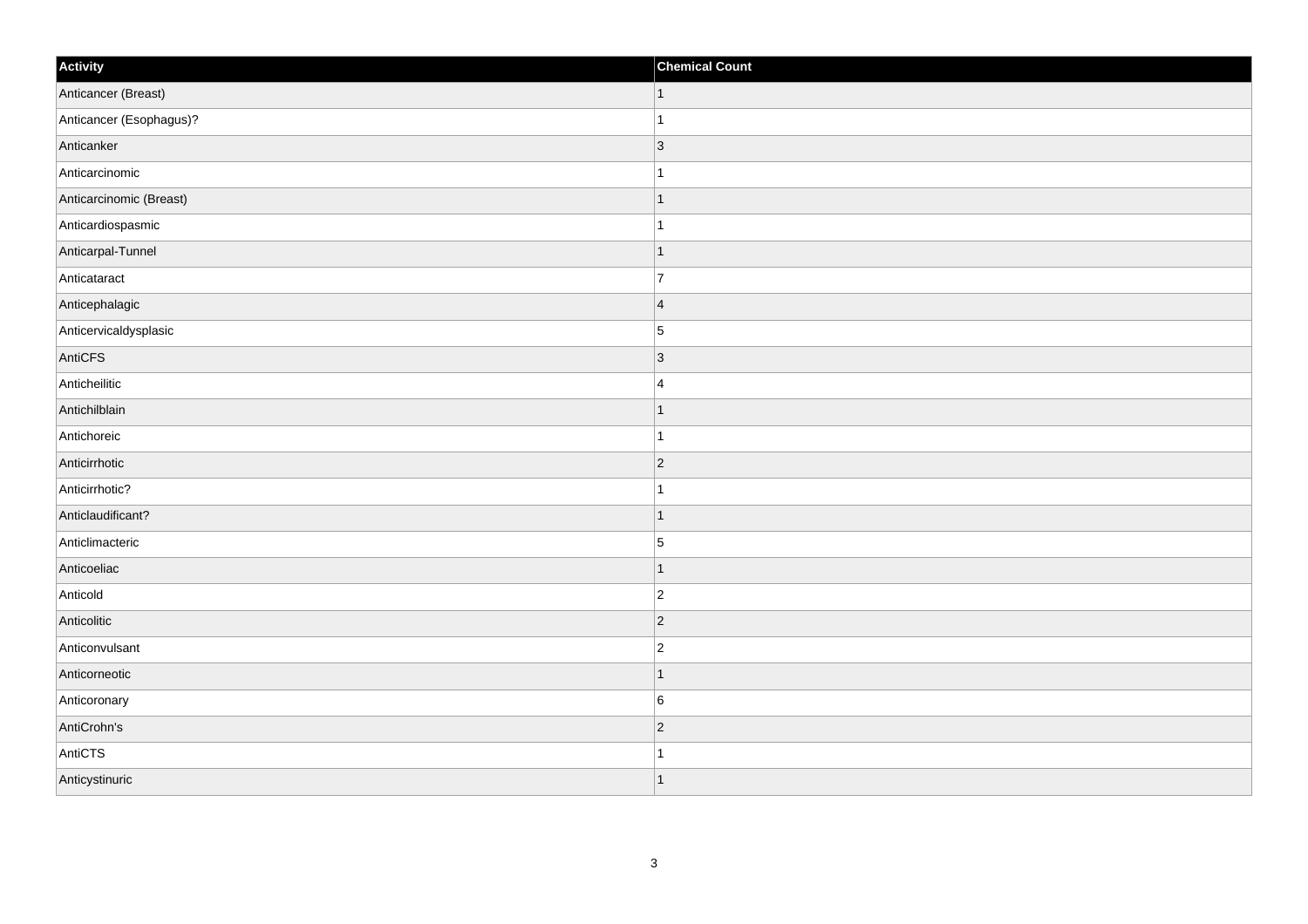| Activity                 | <b>Chemical Count</b> |
|--------------------------|-----------------------|
| Antidandruff             | $ 2\rangle$           |
| Antidecubitic            | $\vert$ 3             |
| Antideliriant            | $\mathbf{1}$          |
| Antidementia             | $\overline{7}$        |
| Antidepressant           | 9                     |
| Antidepressant?          | $\mathbf{1}$          |
| Antidermatitic           | $ 2\rangle$           |
| Antidiabetic             | 10                    |
| Antidiabetic?            | $\mathbf{1}$          |
| Antidipsomanic           | $\vert$ 1             |
| Antidiscotic             | $\mathbf{1}$          |
| Antidote (Acetaminophen) | $\mathbf{1}$          |
| Antidote (Aluminum)      | $ 2\rangle$           |
| Antidote (Cadmium)       | $\overline{2}$        |
| Antidote (Hypoglycin-A)  | $\mathbf{1}$          |
| Antidote (lodine)        | $\vert$ 1             |
| Antidote (Lead)          | $\vert$ 3             |
| Antidote (Mercury)       | $\mathbf{1}$          |
| Antidote (Paracetamol)   | $\mathbf{1}$          |
| Antidote (Paraquat)      | $\mathbf{1}$          |
| Antidysgeuzic            | $\mathbf{1}$          |
| Antidyskinetic           | $ 3\rangle$           |
| Antidysmenorrheic        | $\mathbf{1}$          |
| Antidyspeptic            | $\mathbf{1}$          |
| Antidysphagic            | $\mathbf{1}$          |
| Antieczemic              | $\overline{5}$        |
| Antiedemic               | $\vert$ 1             |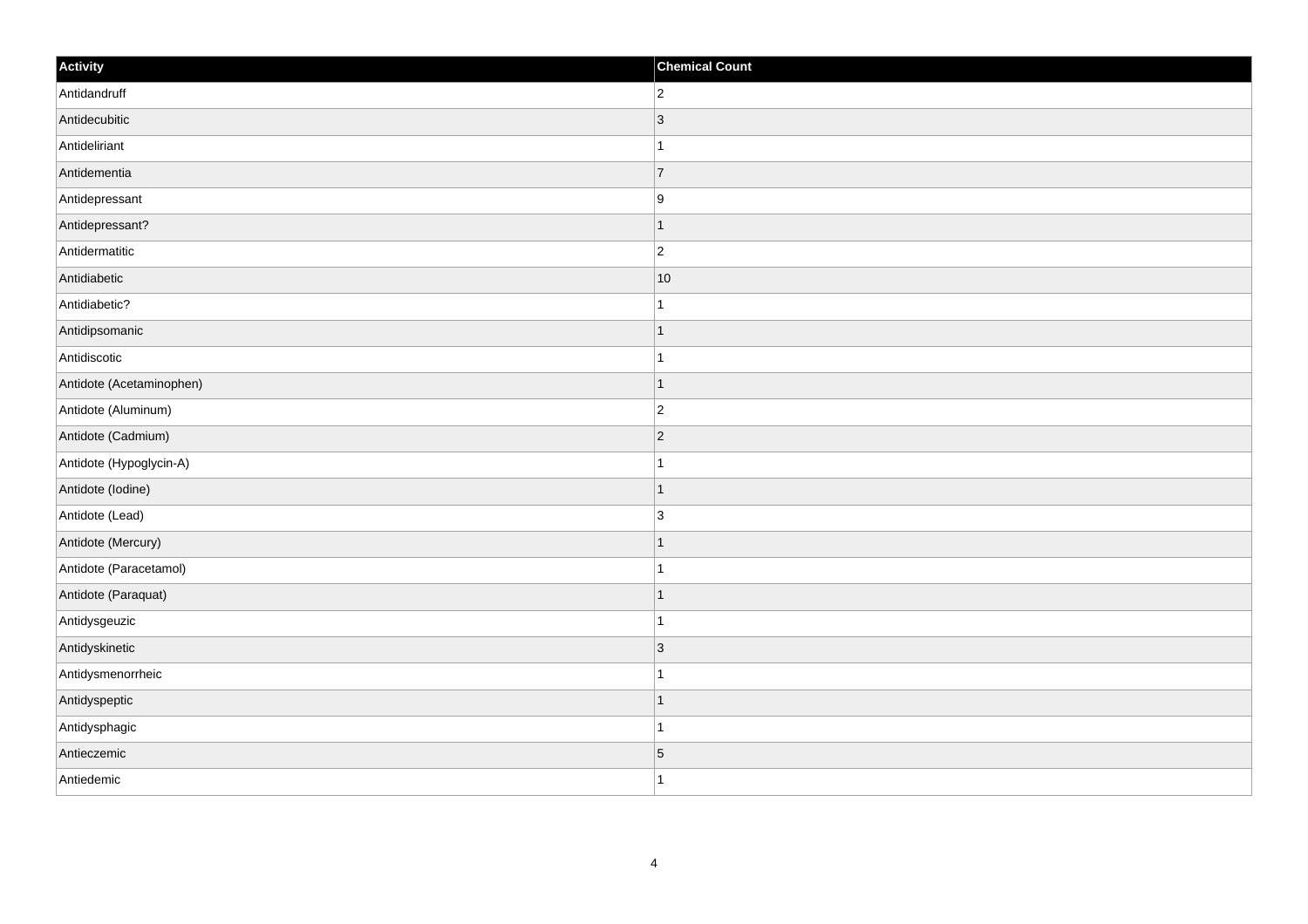| Activity             | <b>Chemical Count</b> |
|----------------------|-----------------------|
| Antiencephalitic     | $\vert$ 1             |
| Antiencephalopathic  | 7                     |
| Antiencephalopathic? | $\mathbf{1}$          |
| Antiendoccytotic     | $\mathbf{1}$          |
| Antiendometriotic    | $ 2\rangle$           |
| Antienterotic        | $\mathbf{1}$          |
| Antiepileptic        | $\overline{5}$        |
| Antiestrogenic       | $ 2\rangle$           |
| Antifatigue          | 7                     |
| Antifertility        | $\mathbf{1}$          |
| Antifibrinolytic     | $ 2\rangle$           |
| Antifibromyalgic     | $\mathbf{1}$          |
| Antifibrotic         | $ 3\rangle$           |
| Antifuruncular       | $\vert$ 1             |
| AntigalIstone        | $\vert$ 1             |
| Antigastritic        | 3                     |
| Antigastrotic        | $\mathbf{1}$          |
| Antigingivitic       | $ 3\rangle$           |
| Antiglaucomic        | $ 2\rangle$           |
| Antiglossitic        | 3                     |
| Antiglycosuric       | $\vert$ 1             |
| Antigout             | $\vert$ 2             |
| Antigranular         | $\mathbf{1}$          |
| Antihangover         | $\vert$ 4             |
| Antiheartburn        | $\vert$ 1             |
| Antihemolytic        | $\overline{2}$        |
| Antihemorrhagic      | $\vert$ 1             |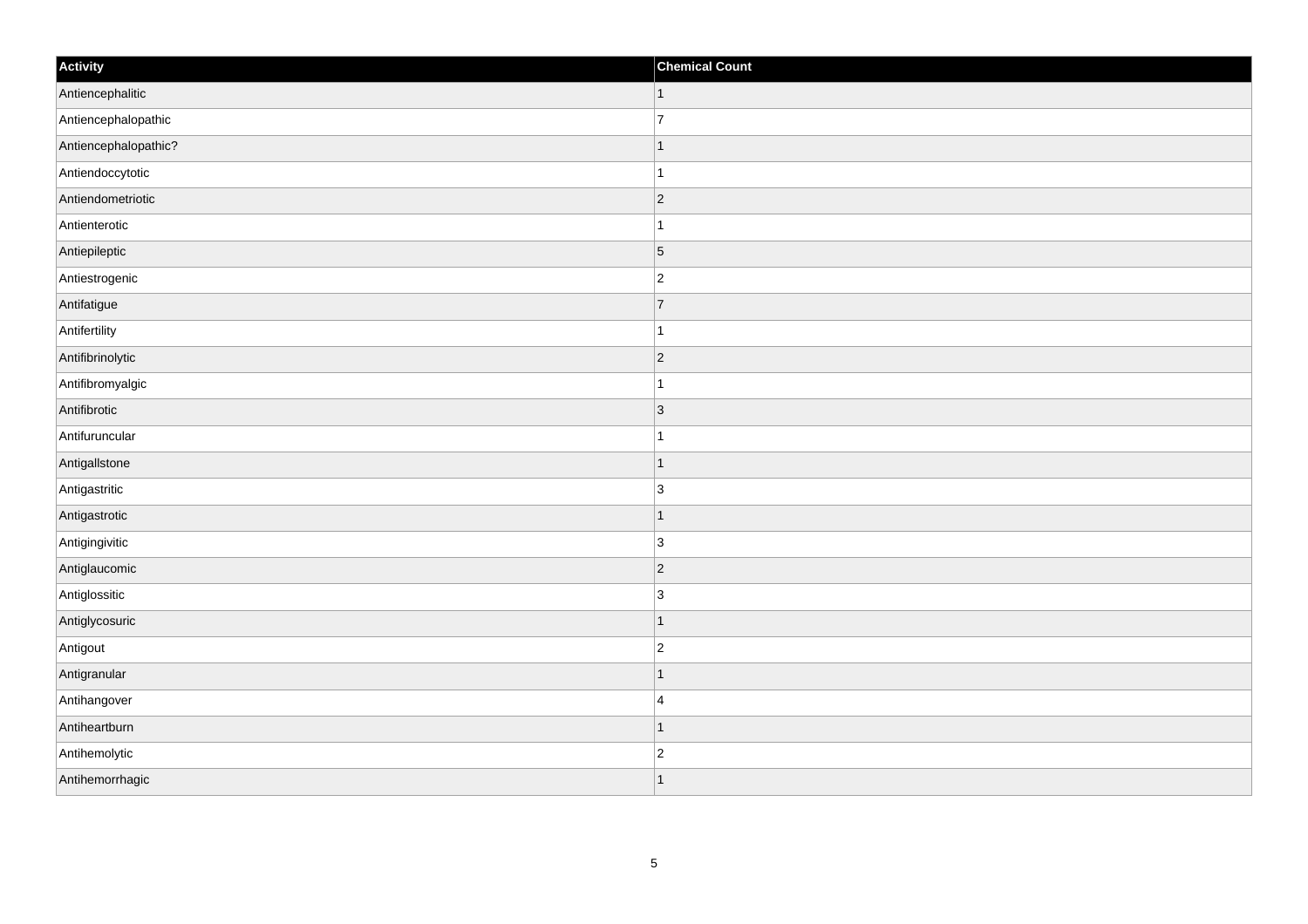| Activity                 | <b>Chemical Count</b> |
|--------------------------|-----------------------|
| Antihepatitic            | $\overline{2}$        |
| Antihepatotic            |                       |
| Antihepatotoxic          | $\overline{3}$        |
| Antiherpetic             | $\overline{4}$        |
| Antiherpetic?            | $\mathbf{1}$          |
| Antihiccup               | $\mathbf 1$           |
| Antihistaminic           | $\overline{3}$        |
| AntiHIV                  | $\overline{2}$        |
| Antihomocysteine         |                       |
| Antihomocystinuric       | $\mathbf 1$           |
| Antihyperactivity        | $\mathbf{1}$          |
| Antihyperammonemic       | 1                     |
| Antihypercholesterolemic | $\mathbf 1$           |
| Antihyperkeratotic       | $\mathbf 1$           |
| Antihyperkinetic         | $\overline{c}$        |
| Antihypertensive         | 8                     |
| Antihypoglycemic         | 1                     |
| Antiichythyotic          | $\mathbf 1$           |
| Antiielus?               | 1                     |
| Antiimplantation         | $\vert$ 1             |
| Antiimpotence            | $\overline{c}$        |
| Antiinfective            | $\vert$ 1             |
| Antiinfertility          | 5                     |
| Antiinflammatory         | 13                    |
| Antiinsomniac            | $\overline{4}$        |
| Antiinsomniac?           | 1                     |
| Antiinsomnic             | $\overline{1}$        |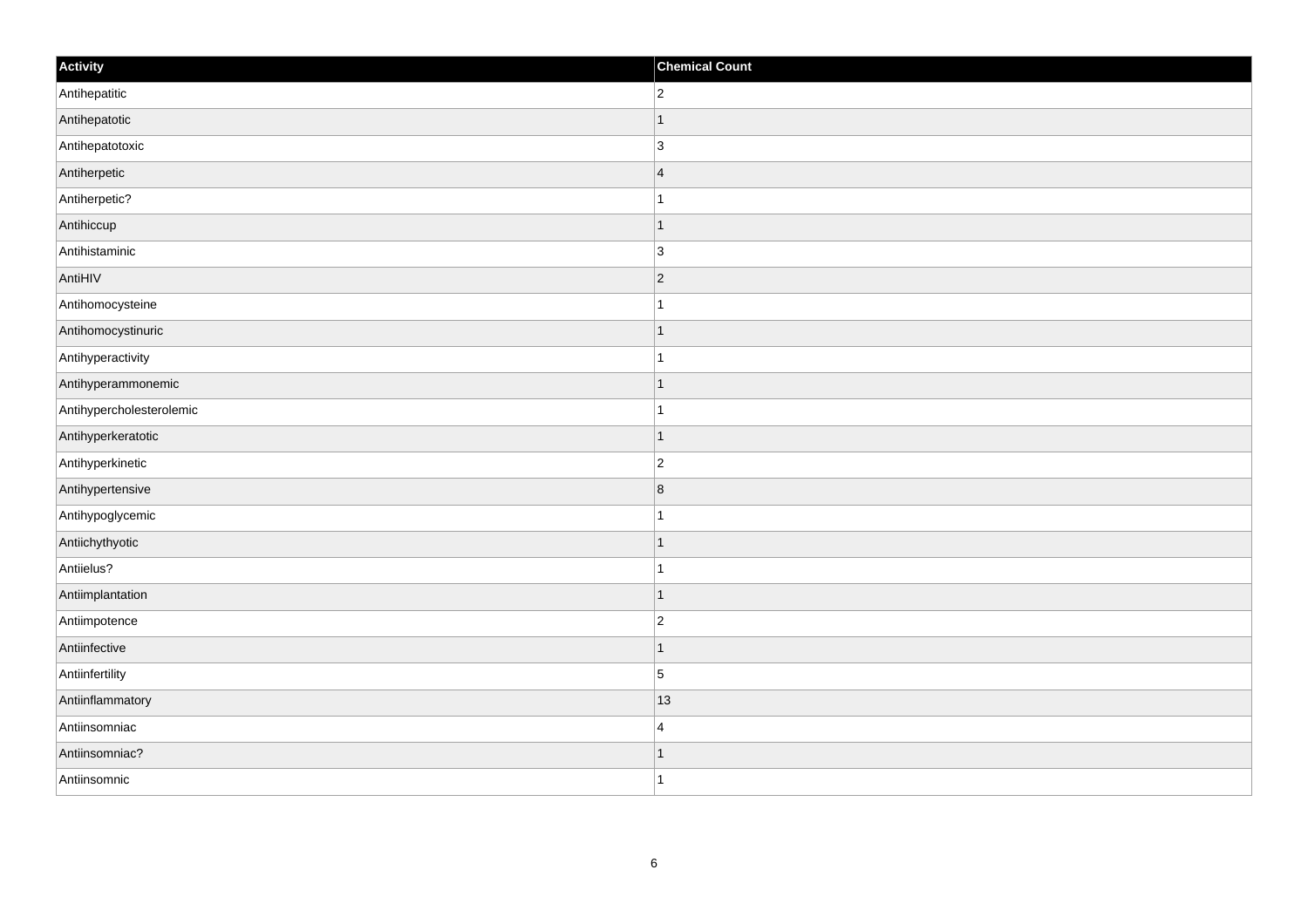| Activity           | <b>Chemical Count</b>    |
|--------------------|--------------------------|
| Antiinsulinogenic  | $\vert$ 1                |
| Antiischemic       |                          |
| Antikeratitic      | f.                       |
| Antikeshan         |                          |
| Antilepric         | $\overline{2}$           |
| Antileukemic       | $\overline{4}$           |
| Antileukonychic    | $\vert$ 1                |
| Antileukoplakic    | $\overline{1}$           |
| Antileukotriene    | $ 2\rangle$              |
| Antileukotriene-D4 | $\overline{4}$           |
| Antilipedemic      | $\overline{\phantom{a}}$ |
| Antilipoperoxidant |                          |
| Antilithic         | $\vert$ 3                |
| Antilupus          | 1                        |
| AntiLyme           | $\overline{5}$           |
| Antilymphomic      | $\overline{c}$           |
| Antimaculitic      | $\overline{4}$           |
| Antimanic          | 3                        |
| Antimastalgic      | $\mathbf 1$              |
| Antimastitic       | 1                        |
| Antimeasles        | 11                       |
| Antimelanomic      | $\overline{3}$           |
| AntiMeniere's      | 1                        |
| Antimenopausal     | $\overline{5}$           |
| Antimenorrhagic    | $\vert$ 3                |
| Antimetaplastic    |                          |
| Antimetastatic     | 3                        |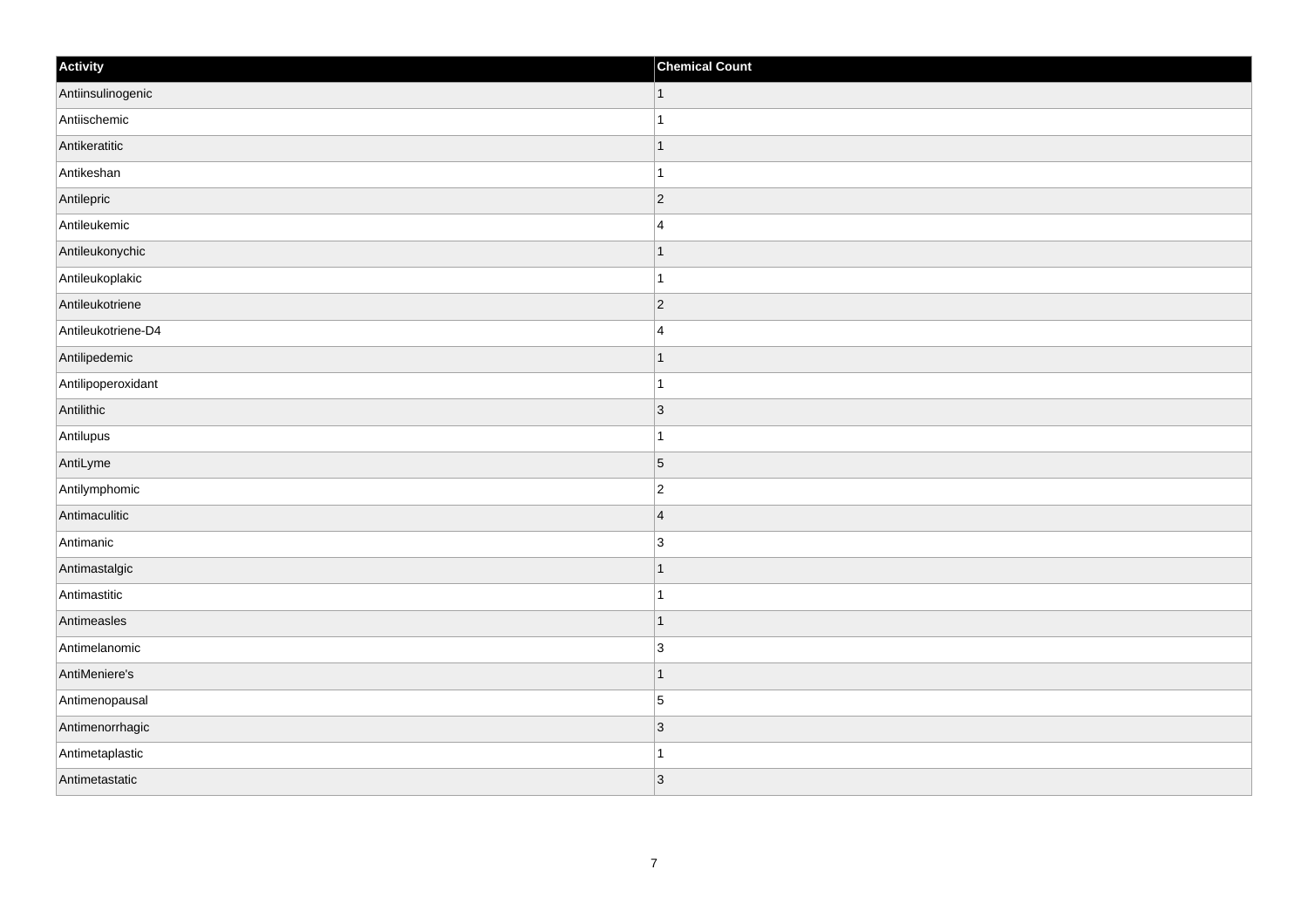| Activity                  | <b>Chemical Count</b> |
|---------------------------|-----------------------|
| Antimicrobial             | 3 <sup>1</sup>        |
| Antimigraine              | 5                     |
| Antimitogenic             | 1                     |
| Antimitral-valve-prolapse | $\mathbf 1$           |
| Antimorphinic             | $\mathbf{1}$          |
| AntiMS                    | 3                     |
| Antimutagenic             | $\overline{4}$        |
| Antimyalgic               | $\mathbf 1$           |
| Antimyelotoxic            | $\overline{2}$        |
| Antimyocarditic           | $\overline{1}$        |
| Antinephritic             | $\overline{1}$        |
| Antinephrolytic           | $\mathbf 1$           |
| Antinesidioblastosic      | $\mathbf{1}$          |
| Antineuralgic             | $ 2\rangle$           |
| Antineuramidase           |                       |
| Antineurasthenic          | $\mathbf{1}$          |
| Antineuritic              | $\mathbf 1$           |
| Antineuroblastomic        | $\vert$ 1             |
| Antineuropathic           | $\overline{4}$        |
| Antineurotic              | 1                     |
| AntiNF-kB                 | $\overline{1}$        |
| Antinitrosic              | $\vert$ 1             |
| Antinociceptive           | 3                     |
| Antinyctalopic            | $\mathbf 1$           |
| Antiobesity               | $\vert$ 5             |
| Antiophidic               | 1                     |
| Antiophthalmic            | $\overline{1}$        |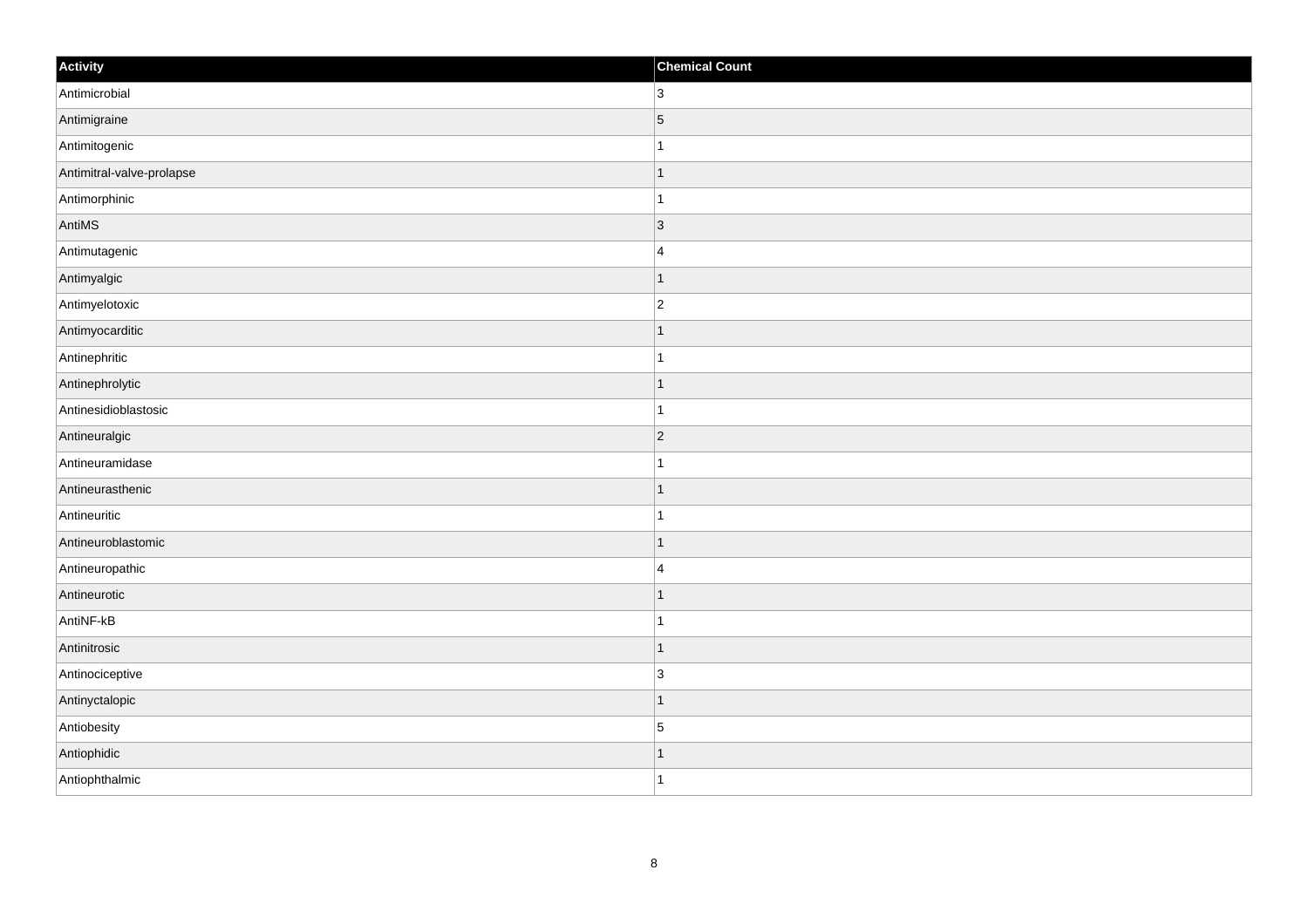| Activity            | <b>Chemical Count</b>   |
|---------------------|-------------------------|
| Antiorchitic        | $\vert$ 1               |
| Antiosteoarthritic  | $ 3\rangle$             |
| Antiosteoporotic    | 11                      |
| Antiototic          | $\mathbf{1}$            |
| Antioxidant         | 17                      |
| Antioxidant?        | $\overline{c}$          |
| Antiozenic          | $\vert$ 1               |
| Antipapillomic      | $\overline{1}$          |
| Antiparkinsonian    | 7                       |
| Antiparotitic       | $\mathbf{1}$            |
| Antipellagric       | $ 3\rangle$             |
| Antiperiodontal     |                         |
| Antiperiodontitic   | $\overline{\mathbf{4}}$ |
| Antiphenylketonuric | $\overline{c}$          |
| Antiphotophobic     | $ 2\rangle$             |
| Antipityriasic      | $\mathbf{1}$            |
| Antiplaque          | $\overline{4}$          |
| AntiPMS             | $\overline{4}$          |
| Antipneumonic       | $\vert$ 1               |
| Antipodriac         | $\mathbf{1}$            |
| Antipoliomyelitic   | $ 2\rangle$             |
| Antipolyneuritic    | $\mathbf{1}$            |
| Antipolyp           | $\vert$ 1               |
| Antiporphyric       | $\mathbf 1$             |
| Antiprolactin       | $\mathbf{1}$            |
| Antiproliferant     | $\overline{c}$          |
| Antiproliferative   | $ 2\rangle$             |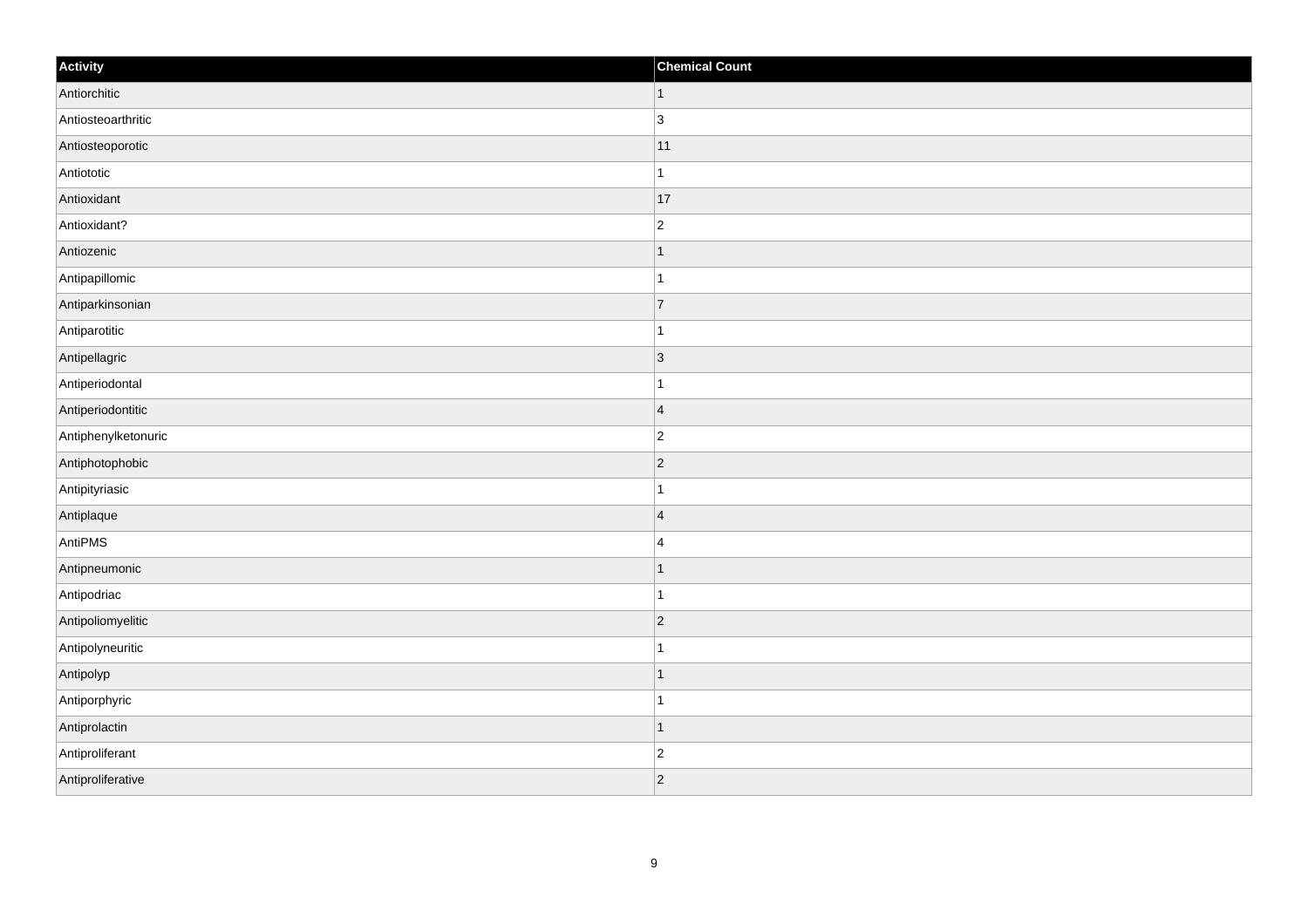| Activity            | <b>Chemical Count</b> |
|---------------------|-----------------------|
| Antiprostaglandin   | $\vert$ 1             |
| Antiprostatadenomic | $\mathbf{1}$          |
| Antiprostatitic     | $\vert 6$             |
| Antipruritic        | $\vert$ 1             |
| Antipsoriac         | $\vert$ 1             |
| Antipsychotic       | $ 3\rangle$           |
| Antipyretic         | $ 2\rangle$           |
| Antiradicular       | 4                     |
| AntiRaynaud's       | 3                     |
| Antiretardation     | $\vert$ 1             |
| Antiretinopathic    | $\vert$ 1             |
| Antiretinotic       | $\vert$ 1             |
| Antirheumatic       | $\overline{7}$        |
| Antirheumatitic?    | $\mathbf{1}$          |
| Antirhinitic        | $\mathbf{1}$          |
| Antiscoliotic       | $\vert$ 1             |
| Antiscorbutic       | $\vert$ 1             |
| Antiscotomic        | $\vert$ 1             |
| Antiseptic          | $ 3\rangle$           |
| Antishingles        | $\vert$ 1             |
| Antisickling        | $ 2\rangle$           |
| Antisilicotic       | $\vert$ 1             |
| Antispare-Tire      | $\vert$ 1             |
| Antispasmodic       | $\overline{7}$        |
| Antispasmophilic    | $\mathbf{1}$          |
| AntiSpina-Bifida    | $ 2\rangle$           |
| Antistaphylococcic  | $\vert$ 1             |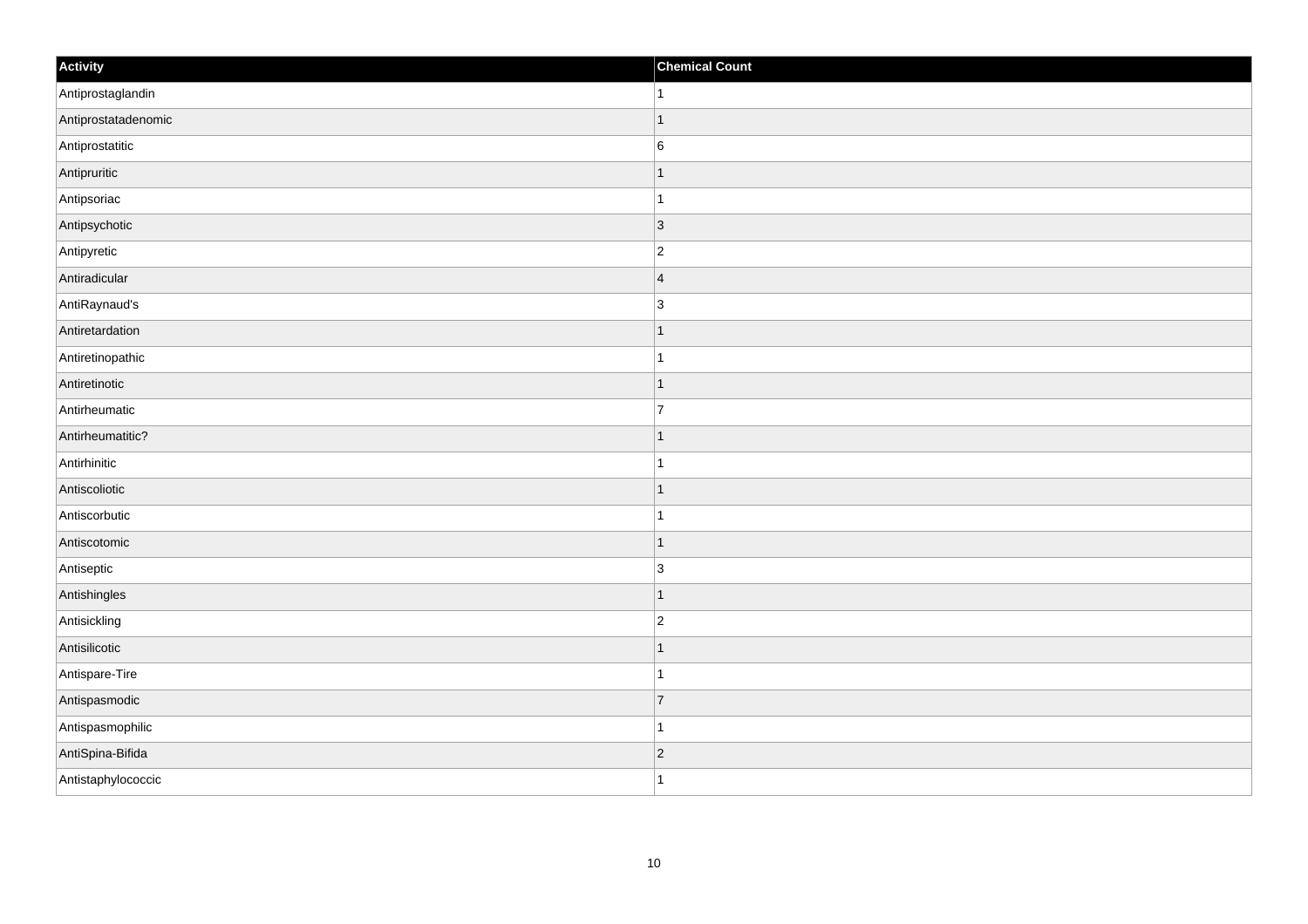| Activity               | <b>Chemical Count</b>   |
|------------------------|-------------------------|
| Antisteatotic          | $\vert$ 1               |
| Antistomatitic         |                         |
| Antistress             | $\vert 4 \vert$         |
| Antistroke             | $\overline{2}$          |
| Antisyndrome-X         | $\overline{7}$          |
| Antitic                |                         |
| Antitinnitic           | $\vert$ 1               |
| Antitriglyceride       | $\overline{2}$          |
| Antitubercular         |                         |
| Antitumor              | $\sf 6$                 |
| Antitumor (brain)      |                         |
| Antitumor (Breast)     | $\overline{3}$          |
| Antitumor (CNS)        | 1                       |
| Antitumor (Colon)      | 1                       |
| Antitumor (Esophagus)? |                         |
| Antitumor (Gastric)    |                         |
| Antitumor (GI)         | -1                      |
| Antitumor (Lung)       | 3                       |
| Antitumor (Ovary)      | $\overline{1}$          |
| Antitumor (Prostate)   | $\overline{3}$          |
| Antitumor (Stomach)    | $\vert$ 2               |
| Antitumor-Promoter     |                         |
| Antiulcer              | $\overline{\mathbf{8}}$ |
| Antiulcer?             |                         |
| Antiulcerogenic        | 1                       |
| Antiuremic             |                         |
| Antiuricosuric         |                         |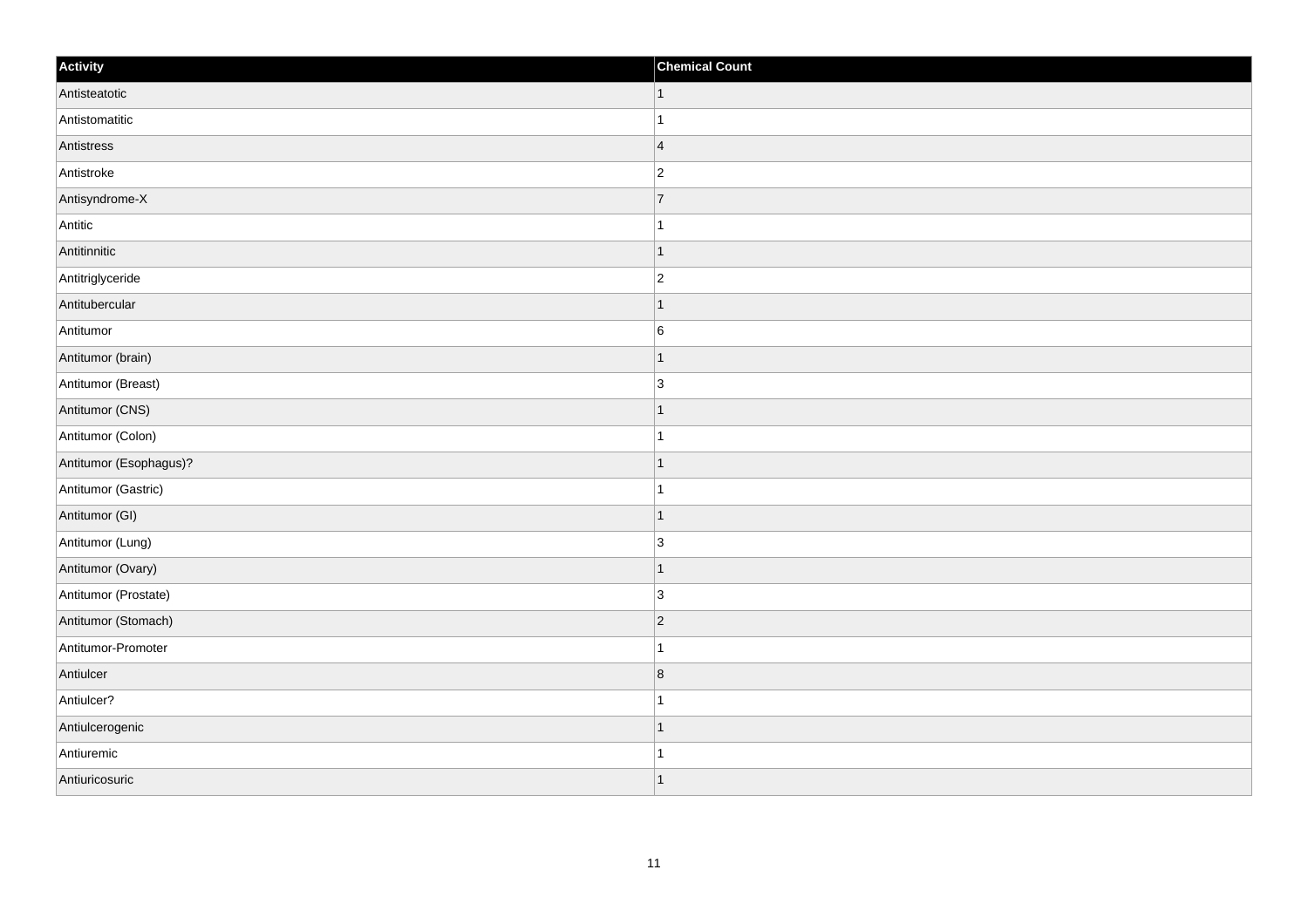| Activity                         | <b>Chemical Count</b> |
|----------------------------------|-----------------------|
| Antivaginitic                    |                       |
| Antivertigo                      |                       |
| Antiviral                        | $\overline{5}$        |
| Antiviral?                       |                       |
| Antivitiligic                    | -1                    |
| Antixerophthalmic                |                       |
| Anxiolytic                       | $\overline{7}$        |
| AP-1-Inhibitor                   |                       |
| Aphrodisiac                      |                       |
| Apoptotic                        | $\vert 3 \vert$       |
| Aromatase-Inhibitor              | $\overline{3}$        |
| Artemicide                       |                       |
| Asthma-preventive                |                       |
| Astringent                       | $\overline{2}$        |
| Atherogenic                      |                       |
| ATPase-Inhibitor                 | -1                    |
| Beta-Adrenergic Receptor Blocker | 1                     |
| Beta-Blocker                     | $ 2\rangle$           |
| Beta-Glucuronidase-Inhibitor     |                       |
| Calcium-Antagonist               | $\vert$ 3             |
| Calcium-Channel-Blocker          | -1                    |
| Cancer-Preventive                | 23                    |
| Cancer-Preventive?               |                       |
| Candidicide                      | $\vert$ 2             |
| Carcinogenic                     | $\overline{2}$        |
| Cardiodepressant                 |                       |
| Cardiomyopathogenic              | -1                    |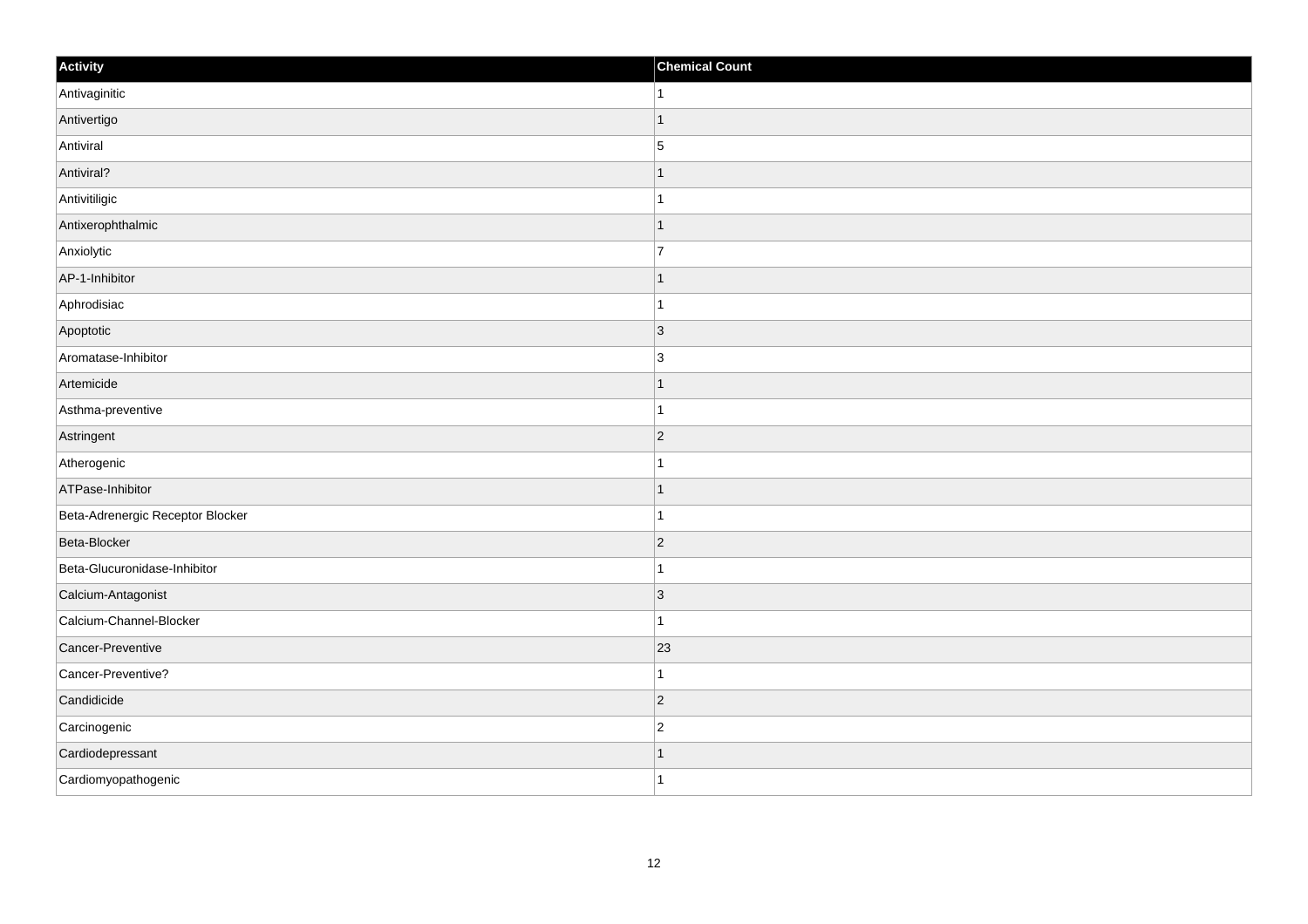| Activity                               | <b>Chemical Count</b> |
|----------------------------------------|-----------------------|
| Cardioprotective                       | 9                     |
| Cardioprotective?                      |                       |
| Cardiotoxic                            |                       |
| Catechol-O-Methyltransferase-Inhibitor | $\mathbf{1}$          |
| Cerebrotonic                           |                       |
| Chemopreventive                        | 1                     |
| Choleretic                             | $ 2\rangle$           |
| Cholinergic                            | 1                     |
| Circulotonic                           | -1                    |
| CNS-Depressant                         | $\mathbf{1}$          |
| Cold-preventive                        | $\mathbf 1$           |
| Collagenic                             | $\overline{2}$        |
| Collyrium                              | $\mathbf 1$           |
| Colorant                               | $\mathbf{1}$          |
| Comedolytic                            | $\mathbf 1$           |
| Contraceptive                          | 1                     |
| Copper-Antagonist                      | 1                     |
| Coronary-Dilator                       | $\overline{1}$        |
| Cosmetic                               | $ 3\rangle$           |
| COX-1-Inhibitor                        | 1                     |
| COX-2-Inhibitor                        | $\overline{1}$        |
| Cytotoxic                              | $\overline{c}$        |
| Demulcent                              | -1                    |
| Deodorant                              | -1                    |
| Depressant                             | $\mathbf{1}$          |
| Dermatitigenic                         | $\overline{c}$        |
| Detoxicant                             | $\overline{1}$        |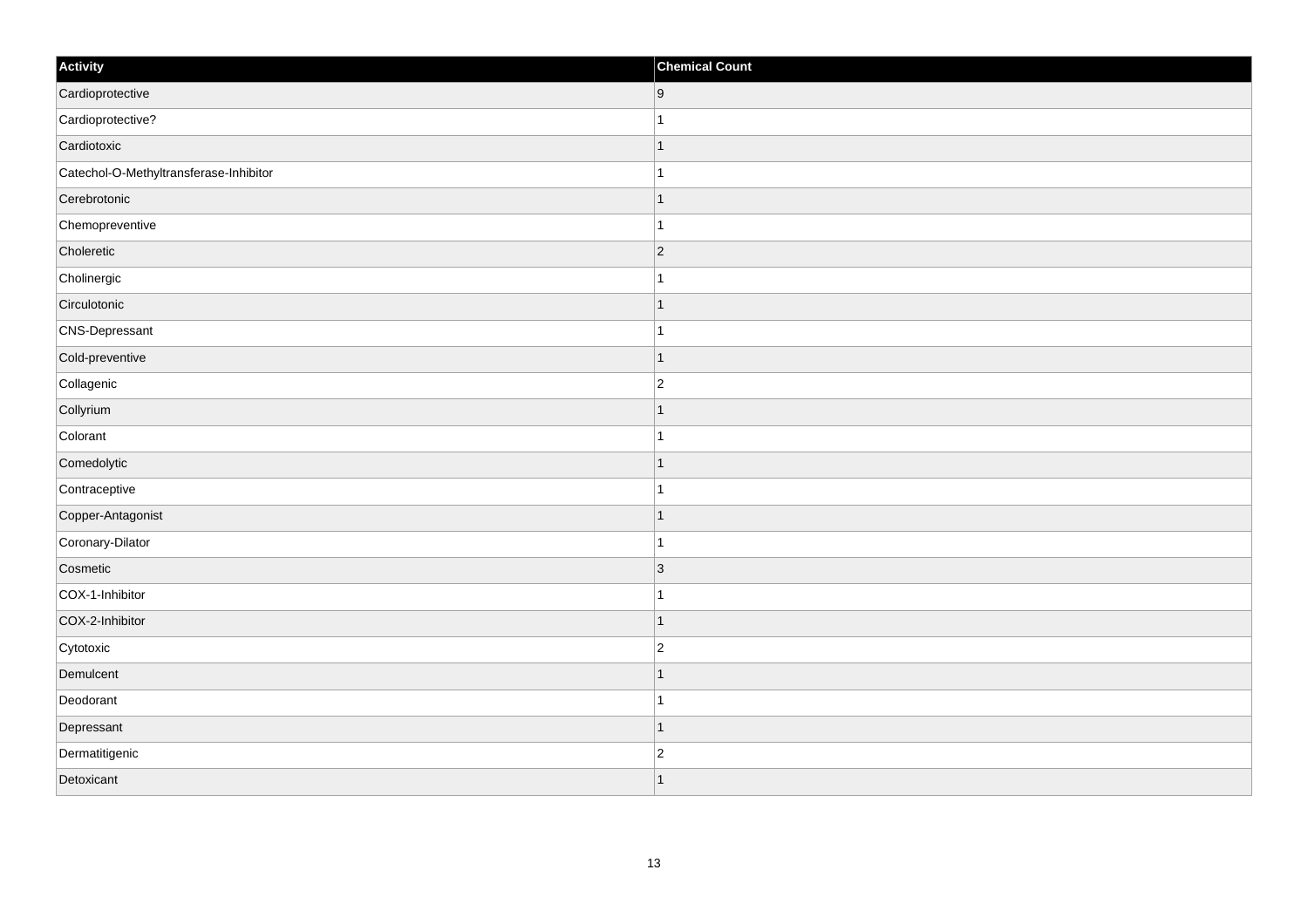| Activity                     | <b>Chemical Count</b> |
|------------------------------|-----------------------|
| Detoxicant (Alcohol)         | $\vert$ 1             |
| Diuretic                     | $6\phantom{a}$        |
| DOPA-Decarboxylase-Inhibitor |                       |
| Emetic                       | $\mathbf{1}$          |
| Emollient                    | $\overline{1}$        |
| Encephalopathic              | -1                    |
| Energizer                    | 1                     |
| Ergogenic                    | $\mathbf 1$           |
| Erythrocytogenic             | 1                     |
| Essential                    | 8                     |
| Estrogen-Agonist             | $\overline{c}$        |
| Estrogenic                   | $\vert 5 \vert$       |
| Fibrinolytic                 | $\mathbf{1}$          |
| Fistula-Preventive           | $\mathbf 1$           |
| Flatugenic                   | 3                     |
| Flatulent                    | $ 2\rangle$           |
| FLavor                       | $\,6$                 |
| Fungicide                    | 8                     |
| Fungistat                    | 1                     |
| Gastroprotective             | 1                     |
| Glutathionigenic             | $\mathbf{1}$          |
| Hematopoietic                | $ 2\rangle$           |
| Hemolytic                    | 1                     |
| Hepatoprotective             | $\overline{4}$        |
| Hepatotoxic                  | $\overline{1}$        |
| Histidine-Kinase-Inhibitor   | 1                     |
| Hypercholesterolemic         | 3                     |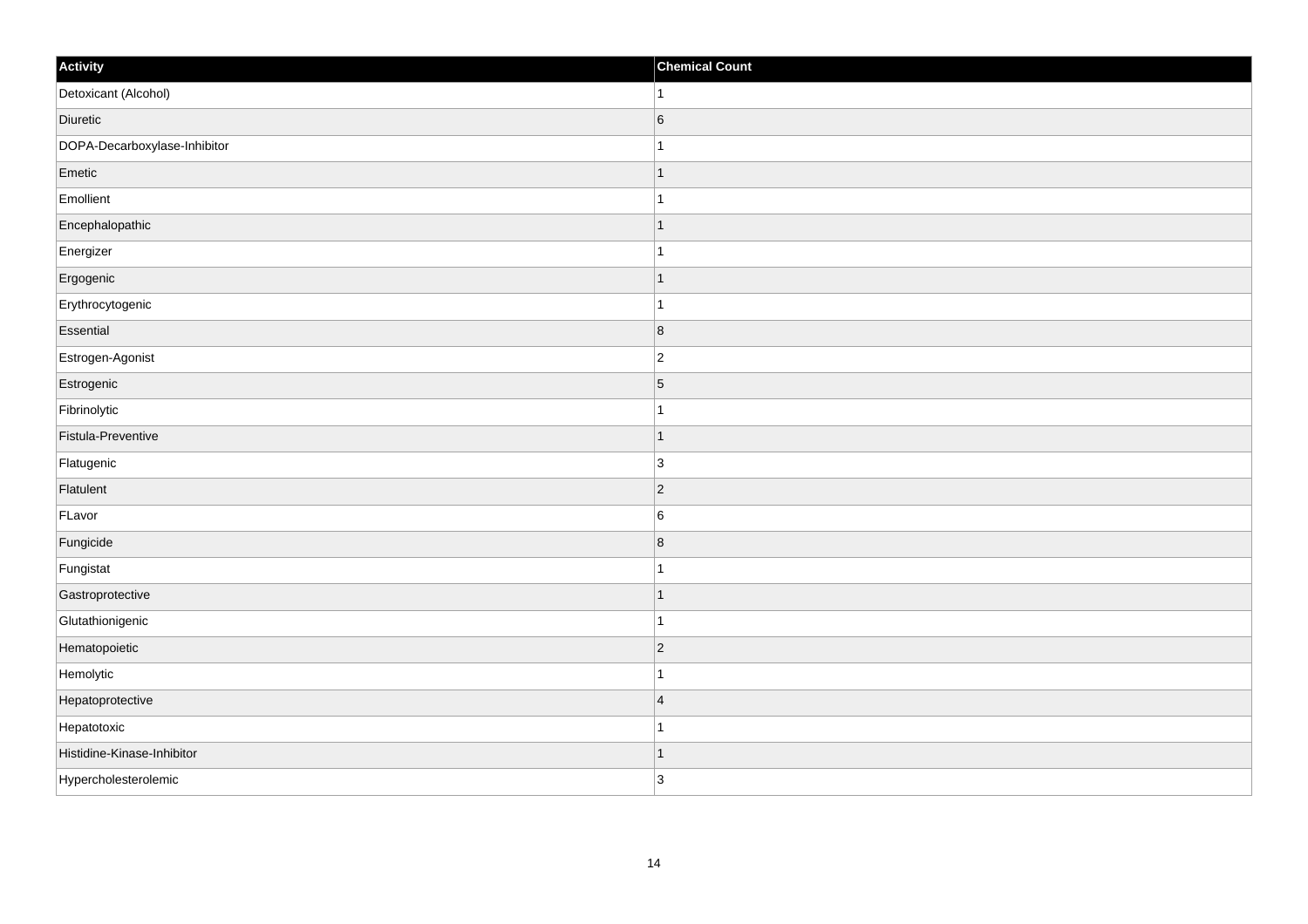| Activity             | <b>Chemical Count</b> |
|----------------------|-----------------------|
| Hyperglycemic        | $\vert$ 1             |
| Hypertensive         | $\overline{1}$        |
| Hypnotic             | 1                     |
| Hypoammonemic        | 1                     |
| Hypoarginanemic      | $\mathbf 1$           |
| Hypocalcemic         | 1                     |
| Hypocholesterolemic  | 17                    |
| Hypoglycemic         | $\boldsymbol{8}$      |
| Hypolipidemic        | $ 2\rangle$           |
| Hypotensive          | 12                    |
| Hypotriglyceridemic  |                       |
| Hypouricemic         |                       |
| lleorelaxant         | $\mathbf 1$           |
| Immunomodulator      | $\overline{7}$        |
| Immunostimulant      | 8                     |
| Immunosuppressant    | $\mathbf{1}$          |
| Insectifuge          | $\overline{4}$        |
| Insulin-Sparing      |                       |
| Insulinase-Inhibitor | $\vert$ 1             |
| Insulinogenic        | $\overline{3}$        |
| Insulinotonic        | $\mathbf 1$           |
| Interferon-Synergist | $\mathbf{1}$          |
| Interferonogenic     | $\vert$ 1             |
| Irritant             | $\overline{c}$        |
| Laxative             | 3                     |
| Leptingenic          | 1                     |
| Lipase-Inhibitor     | $ 2\rangle$           |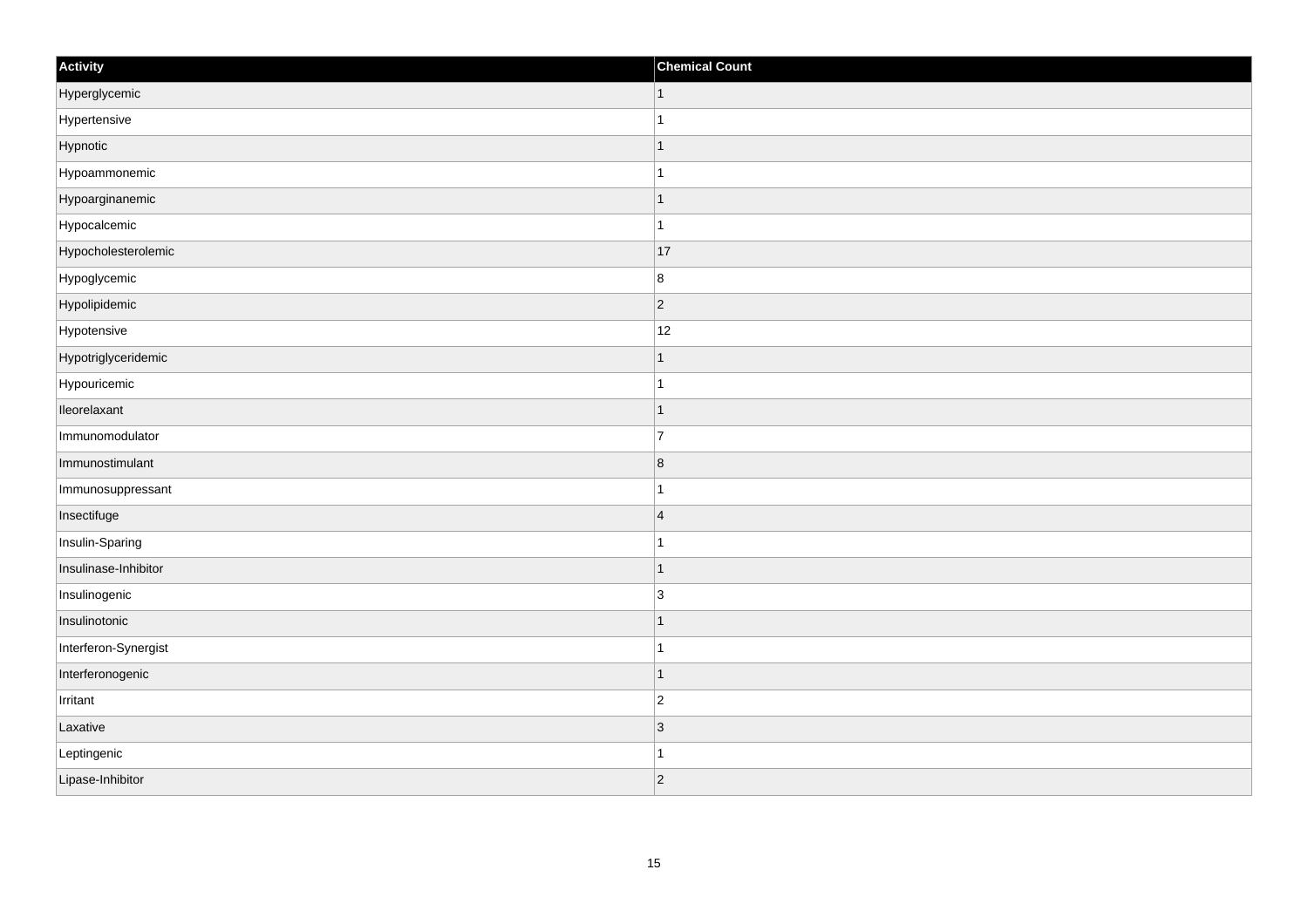| Activity                                 | <b>Chemical Count</b> |
|------------------------------------------|-----------------------|
| Lipotropic                               | $\overline{2}$        |
| Lithogenic                               |                       |
| Litholytic                               |                       |
| Lubricant                                | $\overline{4}$        |
| Lymphocytogenic                          |                       |
| MAO-Inhibitor                            |                       |
| MDR-Inhibitor                            |                       |
| Memorigenic                              | $\overline{2}$        |
| Metastatic                               |                       |
| Monoamine-Precursor                      | $\vert 3 \vert$       |
| Mucogenic                                | $\overline{2}$        |
| Mucolytic                                |                       |
| Myorelaxant                              |                       |
| NADH-Ubiquinone-Oxidoreductase-Inhibitor |                       |
| Natriuretic                              |                       |
| Nematicide                               | $\overline{5}$        |
| Nematistat                               |                       |
| Nephrotoxic                              | $\vert$ 2             |
| Neuroexcitant                            |                       |
| Neuroinhibitor                           |                       |
| Neuroprotective                          |                       |
| Neurotoxic                               | -1                    |
| Neurotransmitter                         |                       |
| NF-kB-Inhibitor                          | $\vert$ 2             |
| NO-Genic                                 | -1                    |
| Ornithine-Decarboxylase-Inhibitor        | $\vert$ 2             |
| Osteogenic                               | 1                     |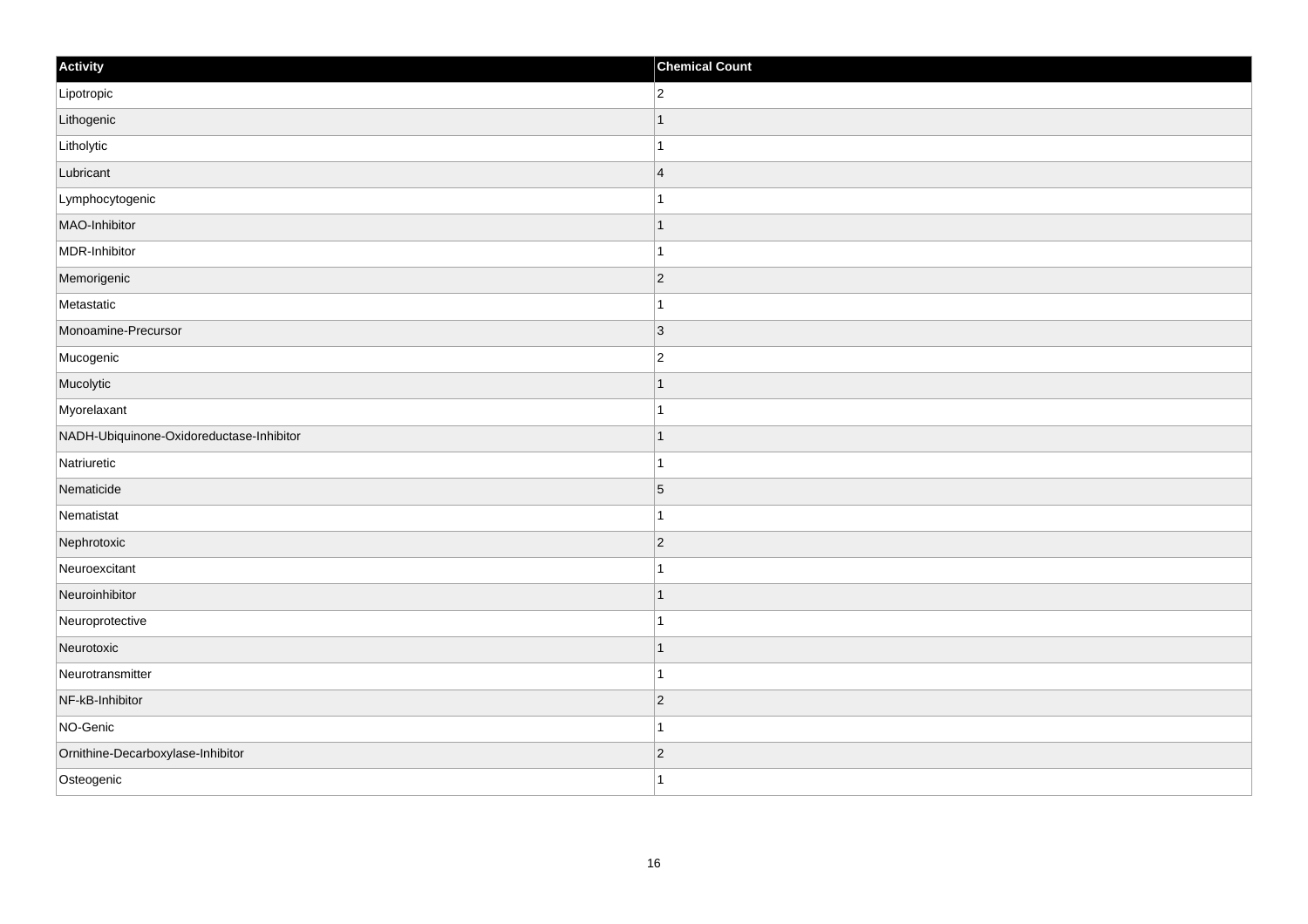| Activity                          | <b>Chemical Count</b> |
|-----------------------------------|-----------------------|
| Ovulant                           | $\vert$ 1             |
| Oxidant                           | $\overline{c}$        |
| Pancreatoxic                      |                       |
| Parasympathomimetic               |                       |
| Percutaneostimulant               | $\overline{2}$        |
| Perfumery                         | 3                     |
| Peroxidase-Inhibitor              | $\vert$ 2             |
| Pesticide                         | 14                    |
| Phagocytotic                      |                       |
| Phytoalexin                       | 3                     |
| Pituitary-sensitizer              |                       |
| Pituitary-Stimulant               |                       |
| Polyamine-Synthesis-Inhibitor     |                       |
| Poultice                          |                       |
| Preservative                      |                       |
| Prolactinogenic                   |                       |
| Prooxidant                        | $\overline{2}$        |
| Propecic                          | 5                     |
| Prostaglandin-Sparer              |                       |
| Prostaglandin-Synthesis-Inhibitor |                       |
| Protein-Kinase-C-Inhibitor        |                       |
| PTK-Inhibitor                     |                       |
| Quinone-Reductase-Inducer         | 3                     |
| Roborant                          |                       |
| Schizophrenigenic                 |                       |
| Sedative                          | $\overline{3}$        |
| Serotoninergic                    | $ 2\rangle$           |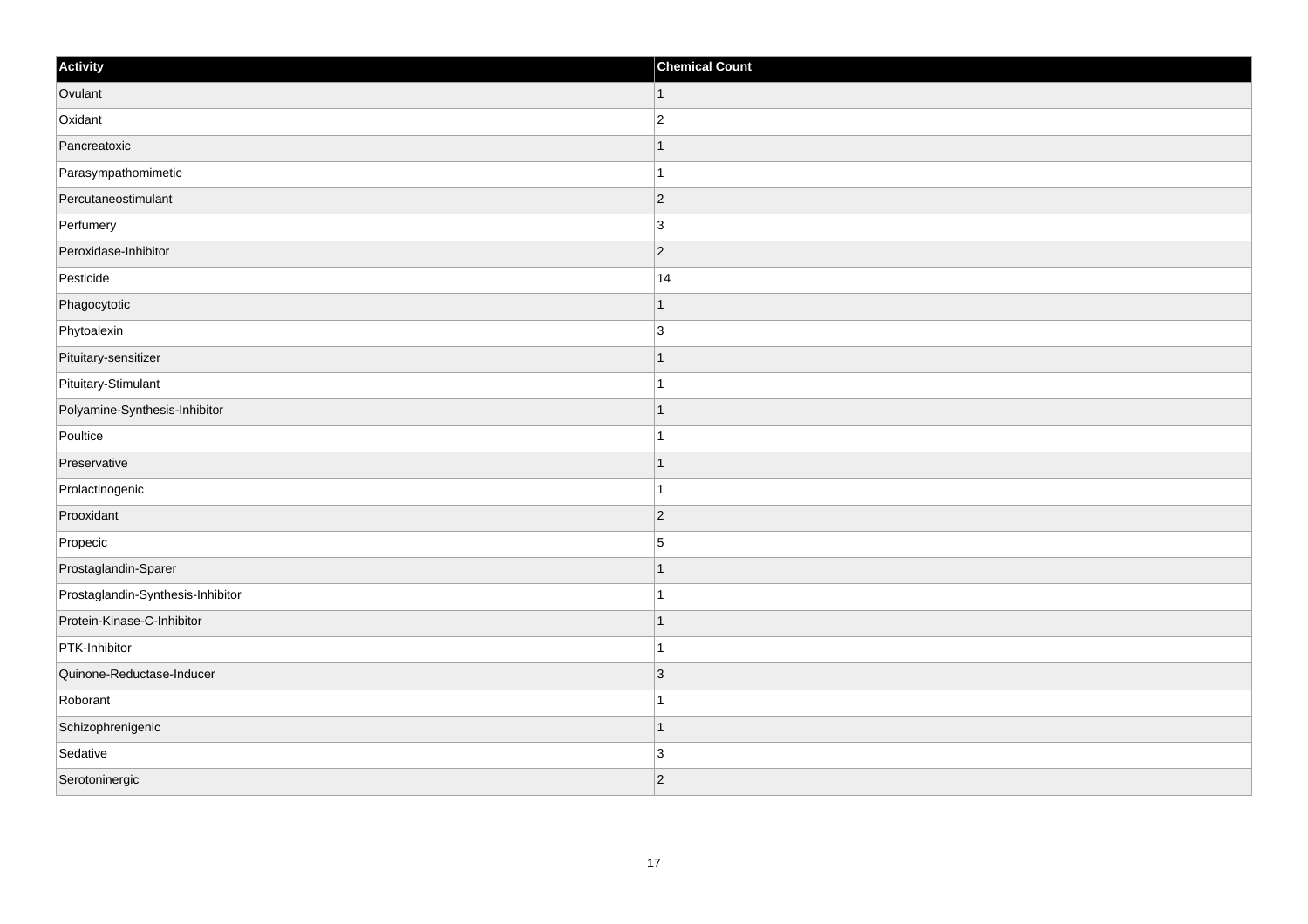| Activity                   | <b>Chemical Count</b>    |
|----------------------------|--------------------------|
| Soap                       | $\overline{2}$           |
| Spermigenic                | $\overline{2}$           |
| Suppository                |                          |
| Sweetener                  | -1                       |
| Taenicide                  | 1                        |
| Testosteronigenic          |                          |
| Thymoprotective            |                          |
| Topoisomerase-I-Inhibitor  | $\overline{2}$           |
| Topoisomerase-II-Inhibitor | $\overline{2}$           |
| Topoisomerase-II-Poison    | -1                       |
| Toxic                      | 1                        |
| Tranquilizer               | $\vert$ 2                |
| Tranquilizer?              |                          |
| Tremorigenic               |                          |
| Trichomonicide             |                          |
| Triglycerigenic            | $\overline{\phantom{a}}$ |
| Trypanosomastat            |                          |
| Tumor-Promoter             |                          |
| Tyrosine-Kinase-Inhibitor  |                          |
| Ubiquiot                   | $\overline{2}$           |
| Uricogenic                 |                          |
| Uricosuric                 | $\overline{5}$           |
| Urinary-Acidulant          |                          |
| Urine-Acidifier            |                          |
| Urine-Deodorant            |                          |
| Uterorelaxant              |                          |
| Uterotrophic               | 3                        |